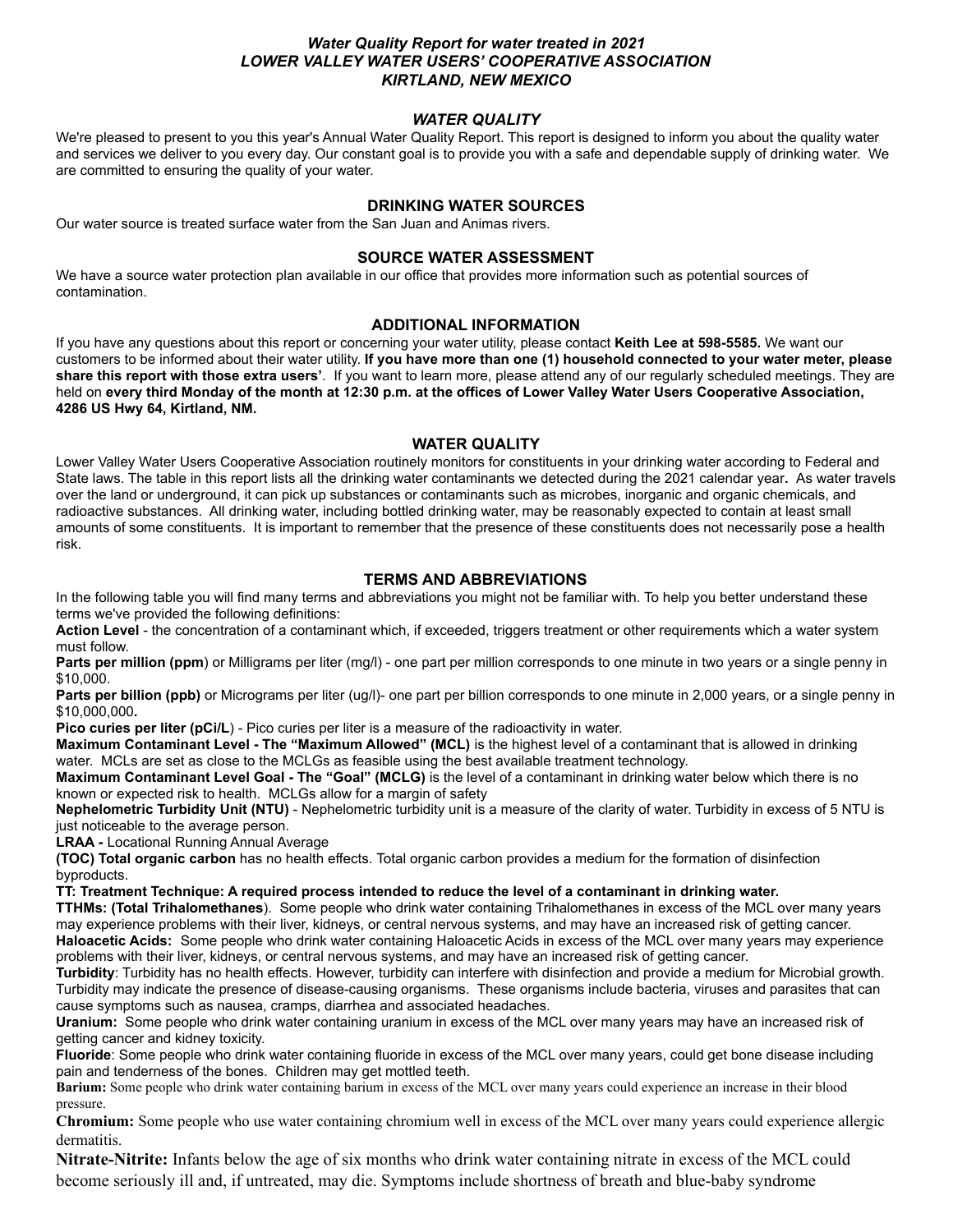**Copper**. Copper is an essential nutrient, but some people who drink water containing copper in excess of the action level over a relatively short amount of time could experience gastrointestinal distress. Some people who drink water containing copper in excess of the action level over many years could suffer liver or kidney damage. People with Wilson's Disease should consult their personal doctor. LEAD If present, elevated levels of lead can cause serious health problems, especially for pregnant women and young children. Lead in drinking water is primarily from materials and components associated with service lines and home plumbing. Lower Valley Water is responsible for providing high quality drinking water but cannot control the variety of materials used in plumbing components. When your water has been sitting for several hours, you can minimize the potential for lead exposure by flushing your tap for 30 seconds to 2 minutes before using water for drinking or cooking. If you are concerned about lead in your water, you may wish to have your water tested. Information on lead in drinking water, testing methods, and steps you can take to minimize exposure is available from the Safe Drinking Water Hotline or at http//www.epa.gov/safewater/lead.

| <b>TEST RESULTS</b>                                                              |                |                |             |                                                  |              |                     |                     |                                                                                                                                                                 |
|----------------------------------------------------------------------------------|----------------|----------------|-------------|--------------------------------------------------|--------------|---------------------|---------------------|-----------------------------------------------------------------------------------------------------------------------------------------------------------------|
| <b>Substance</b>                                                                 | <b>MCL</b>     | <b>MCLG</b>    | Our         | Range of                                         | <b>UNITS</b> | Sample              | <b>Violation</b>    | <b>Likely Source of Contamination</b>                                                                                                                           |
|                                                                                  |                |                | Water       | <b>Detection</b>                                 |              | <b>Date</b>         | $(Y \text{ or } N)$ |                                                                                                                                                                 |
| Microbiological                                                                  |                |                |             |                                                  |              |                     |                     |                                                                                                                                                                 |
| Coliform Bacteria<br>Present/Absent                                              | $\mathbf 0$    | 0              | 0           | N/A                                              | P/A          | <b>JAN-DEC 2021</b> | N                   | Naturally present in the environment                                                                                                                            |
| Turbidity (NTU)                                                                  | 0.3            | 0.3            | 0.13        | $0.03 - 0.13$                                    | <b>NTU</b>   | <b>JAN-DEC 2021</b> | N                   | Soil Runoff                                                                                                                                                     |
|                                                                                  |                |                |             |                                                  |              |                     |                     | 100% of the samples were below the TT value of .3. A value less than 95% constitutes a TT violation. The highest single measurement was .13. Any measurement in |
| excess of 1 is a violation unless otherwise approved by the state<br>Radioactive |                |                |             |                                                  |              |                     |                     |                                                                                                                                                                 |
| Alpha emitters                                                                   | 15             | 0              | 2.2         | 2.2                                              | pCi/l        | Aug-21              | ${\sf N}$           | Erosion of natural deposits                                                                                                                                     |
| Beta/Photon emitters                                                             | 50             | 0              | 3.6         | 3.6                                              | pCi/l        | Aug-21              | N                   | Decay of natural & man-made deposits                                                                                                                            |
| Uranium, mass<br>concentration                                                   | 30             | $\mathbf 0$    | $\mathbf 0$ | 0                                                | ug/l         | Aug-21              | ${\sf N}$           | Erosion of natural deposits                                                                                                                                     |
| Combined radium                                                                  | 5              | $\mathbf 0$    | 0.08        | 0.08                                             | pCi/l        | Aug-21              | N                   | Erosion of natural deposits                                                                                                                                     |
| Inorganic                                                                        |                |                |             |                                                  |              |                     |                     |                                                                                                                                                                 |
| Copper                                                                           | $AL=1.3$       | 1.3            | 0.37        | 0 sites<br>exceeded<br>AL                        | PPM          | <b>Jul-20</b>       | N                   | Corrosion of household plumbing<br>systems; erosion of natural deposits;<br>leaching from wood preservatives                                                    |
| Lead                                                                             | $AL=15$        | 0              | 1.1         | 0 site<br>exceeded<br>AL                         | PPB          | <b>Jul-20</b>       | N                   | Corrosion of household plumbing<br>systems; erosion of natural deposits;<br>leaching from wood preservatives                                                    |
| Fluoride                                                                         | 4              | 4              | 0.26        | 0.26                                             | PPM          | <b>JUN-21</b>       | N                   | Erosion of natural deposits; water<br>additive which promotes strong teeth;<br>discharge from fertilizer and aluminum<br>factories                              |
| <b>Barium</b>                                                                    | $\overline{2}$ | $\overline{2}$ | 0.053       | 0.053                                            | ppm          | <b>JUN-21</b>       | N                   | Discharge of drilling wastes;<br>discharge from metal refineries;<br>erosion of natural deposits                                                                |
| Chromium                                                                         | 0.1            | 0.1            | .002        | .002                                             | Mg/l         | <b>JUN-21</b>       | N                   | Discharge from steel and pulp mills;<br>erosion of natural deposits                                                                                             |
| Nitrate-Nitrite                                                                  | 10.0           | 10.0           | 0.11        | 0.11                                             | Mg/l         | <b>JUN-21</b>       | N                   | Runoff from fertilizer use; leaching<br>from septic tanks, sewage; erosion<br>of natural deposits                                                               |
|                                                                                  |                |                |             | <b>Disinfection and Disinfection By-Products</b> |              |                     |                     |                                                                                                                                                                 |
| <b>TTHM (Total</b><br>Trihalomethanes)                                           | 80             | N/A            | LRAA<br>61  | 43.3-72.1                                        | UG/L         | <b>JAN-DEC 2021</b> | $\mathsf{N}$        | By-product of drinking water<br>chlorination                                                                                                                    |
| Haloacetic Acids                                                                 | 60             | N/A            | LRAA<br>53  | 37.6-61.2                                        | UG/L         | <b>JAN-DEC 2021</b> | N                   | By-product of drinking water<br>chlorination                                                                                                                    |
| Chlorine                                                                         | $\overline{4}$ | N/A            | 2.1         | $0.8 - 2.1$                                      | PPM          | <b>JAN-DEC 2021</b> | ${\sf N}$           | Added to water as a Disinfectant                                                                                                                                |
| <b>Secondary Parameters</b>                                                      |                |                |             |                                                  |              |                     |                     |                                                                                                                                                                 |
| Total organic carbon (TOC)                                                       | N/A            | N/A            | 1.33        | 1.00-1.33                                        | Mg/I         | <b>JAN-DEC 2021</b> | $\mathsf{N}$        | Naturally Occurring in the earth                                                                                                                                |

**MCL's are set at very stringent levels. To understand the possible health effects described for many regulated constituents, a person would have to drink 2 liters of water every day at the MCL level for a lifetime to have a one-in-a-million chance of having the described health effect.**

### *Microbiological Contaminants:*

(1) Total Coliform. Coliforms are bacteria that are naturally present in the environment and are used as an indicator that other,